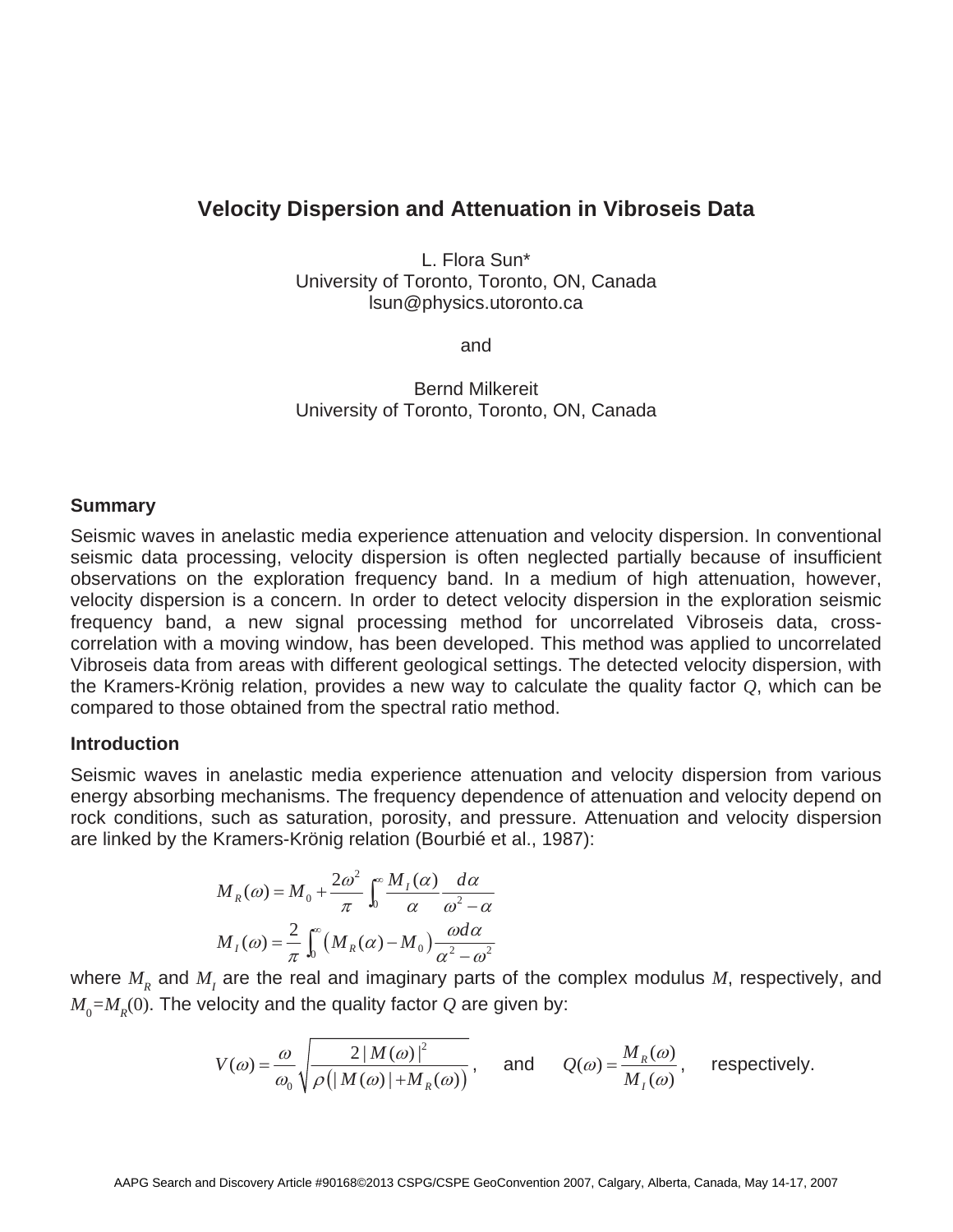For example, frequency-independent *Q* ("constant *Q*") is related to seismic velocity increasing linearly with log frequency ("linear dispersion"):

$$
\frac{V(\omega)}{V(\omega_0)} = 1 + \frac{1}{\pi Q} \ln \frac{\omega}{\omega_0}
$$
\n(1)

In general, a smaller *Q* is related to stronger velocity dispersion. In a medium with *Q* < 30, velocity dispersion is not negligible in the seismic frequency band (Molyneux and Schmitt, 1999). However, conventional seismic data processing often neglects velocity dispersion, because measurements of velocity dispersion in the seismic frequency band are difficult to obtain. Therefore, a robust method needs to be developed to detect velocity dispersion in exploration seismic data.

It is known that attenuation alters the power spectrum, while velocity dispersion changes the phase spectrum. Uncorrelated Vibroseis data are therefore appropriate for measuring attenuation and velocity dispersion in the exploration seismic frequency band. Broadband, long-baseline data are desirable to optimize measurements of small velocity dispersion. As for data acquisition geometry, VSP data are preferred because transmission seismograms are often easier to analyze than reflective (surface) seismograms.

The effect of velocity dispersion in uncorrelated Vibroseis data is similar to the Doppler Effect in marine Vibroseis surveys (Dragoset, 1988). Without velocity dispersion, the time-frequency (t-f) relation of the received sweep is parallel to that of the source sweep. When velocity dispersion exists, slope of the t-f relation of the received sweep deviates mildly from that of the source sweep. Once the velocity dispersion is determined, a data correction method similar to that for the Doppler Effect can be applied to the seismic data for better seismic imaging.

Furthermore, estimates of velocity dispersion offer an alternative way to determine *Q* values, through the Kramers-Krönig relation. These estimates can be compared to *Q* estimates from the spectral ratio method (Tonn, 1991).

# **Methodology**

Different approaches to measuring velocity dispersion have been investigated. A time-domain method, crosscorrelation with a moving window (CCMW), has been found to be the most robust for field data (Sun and Milkereit, 2006). The key procedure of detecting velocity dispersion in uncorrelated Vibroseis data is to precisely determine the t-f relation of the received sweep. Conventional frequency-domain t-f decomposition (Castagna and Sun, 2006) does not produce a t-f relation of sufficient precision. The CCMW method conducts t-f decomposition by crosscorrelating the received sweep with a portion of the source sweep centered at a certain frequency. In this way, the arrival time of that frequency can be determined with great accuracy.

Usually, multiple events exist in a received Vibroseis sweep, and can be separated clearly in the tf spectrum. Figure 1 shows the t-f spectra of uncorrelated Vibroseis sweeps from the Mallik 3L-38 gas hydrate research well in Mackenzie Delta, NWT, Canada (Dallimore et al., 2005). In the t-f spectrum of the received sweep, the bright diagonal stripe is the direct wave, and the later-arriving reflections appear above, and generally parallel to the direct wave. The events below the direct wave are source-generated harmonics. The stationary noise appears as vertical stripes, and random noise may also be in the background. Here we only measure velocity dispersion in the direct downgoing wave in VSP data.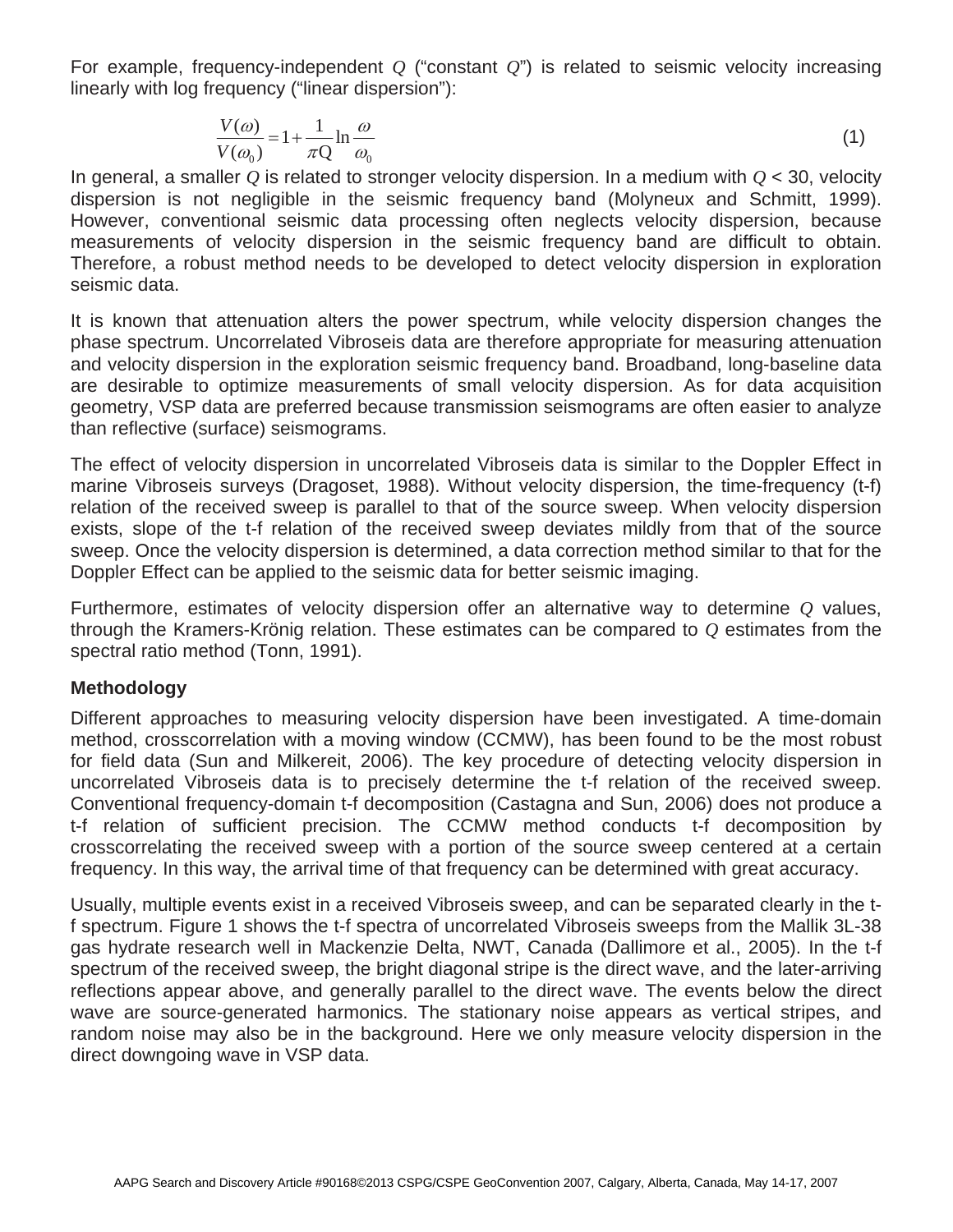If the velocity increases roughly linearly with log frequency, a constant *Q* value can be calculated using Equation 1. In the following text, we will use  $Q_{kk}$  for the  $Q$  estimate from the Kramers-Krönig relation (Equation 1), and  $Q_{\rm sr}$  for the  $Q$  estimate from the spectral ratio method.



**Figure 1.** The principle of detecting velocity dispersion in uncorrelated Vibroseis data. A, the waveform and B, the t-f spectrum of the source sweep; C, the waveform and D, the t-f spectrum of the received sweep. E, a sketch of the events in D. The gray scale in B and D is amplitude. The data in A to D are from the Mallik 3L-38 well.

## **Example 1: Raw Vibroseis VSP Data from Mallik 3L-38 Well**

The Mallik 3L-38 well is in the Mackenzie Delta, a highly attenuating and scattering area due to permafrost, water-saturated sediments, and gas hydrates. The CCMW method was applied to the raw Vibroseis VSP data obtained in this well. The source sweep was 14 s long, 8–180 or 8–120 Hz, with a sampling rate of 2 ms. The high data quality enabled automatic arrival picking at each frequency. Frequency dependence of the velocity is systematic. In general, velocity increases with frequency. This is the so-called "linear dispersion", and is related to the background constant-*Q* attenuation. In addition to this trend, there are superimposed perturbations changing gradually with depth and offset. These perturbations are probably a result of strong scattering in the permafrost, but need further investigation. Figure 2 shows the linear dispersion of the direct downgoing waves in the zero-offset traces at depths 560–1145 m, and the main lithologies at the survey site. Figure 3 compares  $Q_{kk}$  and  $Q_{sr}$  of the direct waves in these traces. The velocity and  $Q$ estimates in Figures 2 and 3 are average values from the surface source location to the receivers in the borehole.





**Figure 2.** Contour map of velocity dispersion in the Vibroseis data from the Mallik 3L-38 well, superimposed are the main lithologies. The numbers on the contours are average velocity (in m/s) from the surface to the borehole receivers.

**Figure 3.** Average Qsr (grey line with triangles) and Qkk (black line with dots) calculated from the velocity dispersion shown in Fig. 2. Lithologies as in Fig. 2.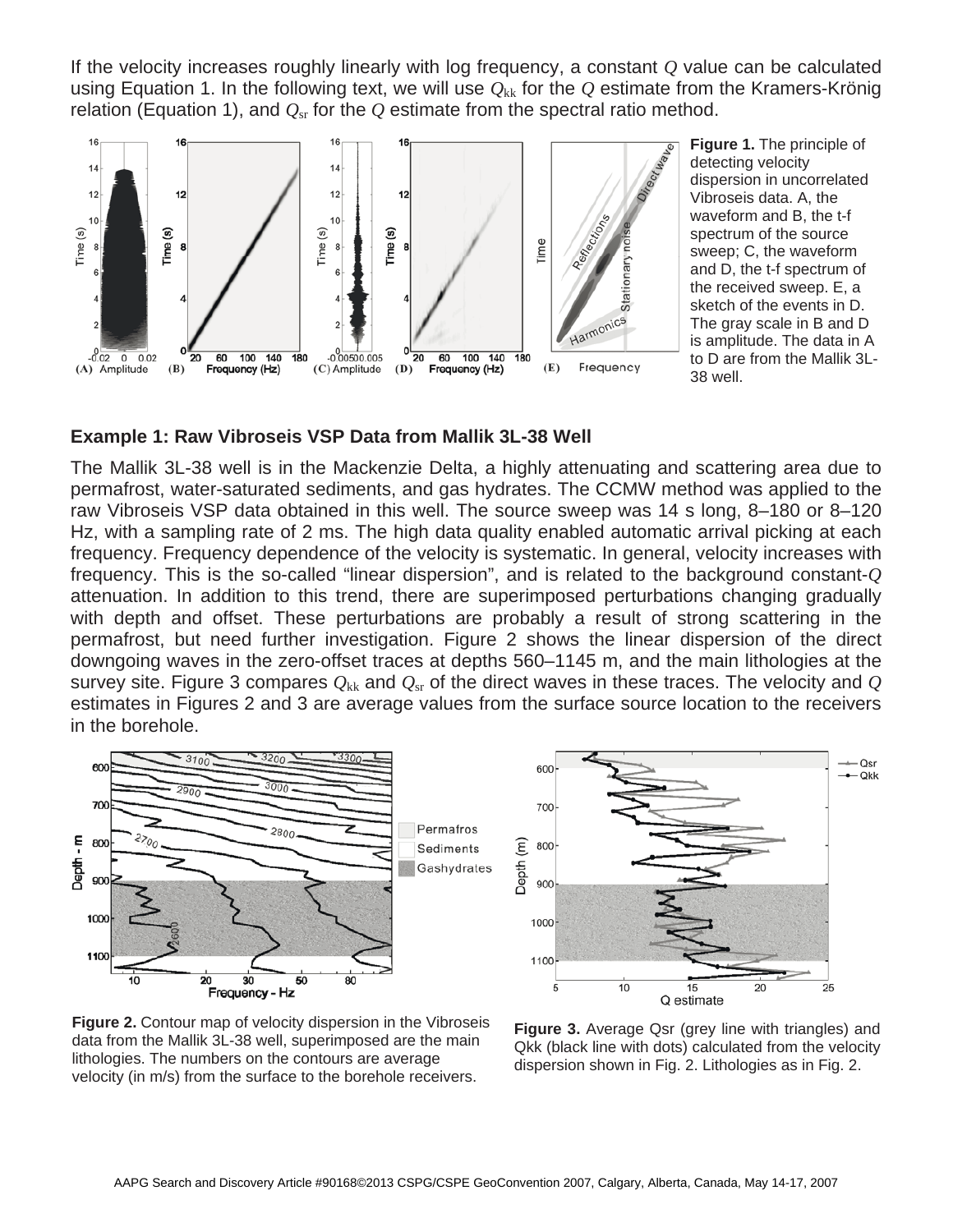# **Example 2: Raw Vibroseis Data from McArthur River Mine Borehole MAC-218**

The McArthur River mine borehole MAC-218 is in the Athabasca Basin, Saskatchewan, Canada (White et al., 2003). This area is mostly fractured metamorphosed sediments. The CCMW method was applied to the Vibroseis data from this borehole. The source sweep was 12 or 8 s long, 20– 300 or 20–200 Hz, with a sampling rate of 0.5 ms. Arrivals were manually picked at control frequencies, followed by interpolation. Figure 4 shows the first 0.2 s of the vertical component of the correlated VSP, at an offset of 27 m, with a notch filter at 60 Hz and a lowpass filtered at 350 Hz. Figure 5 shows the spectral ratio of the first break in the trace at 347.5 m (as marked in Figure 4), to the source signal. The *Q*sr was 18 on the 50–280 Hz band. Figure 6 shows the velocity dispersion of the direct downgoing wave in the raw data of the same trace. Arrival picking was conducted up to 160 Hz, due to the low signal-to-noise ratio at higher frequencies. The  $Q_{kk}$  was 9 on 50–160 Hz band.



**Figure 4. (left)** The first 0.2 s of the vertical component of the correlated Vibroseis VSP (filtered and muted) from McArthur River mine borehole MAC-218, 27 m offset.

**Figure 6. (right)** Velocity dispersion of the first break in the raw data of the trace marked in Fig. 4. The straight line shows the linear fit in 50–160 Hz band.







## **Conclusion and outlook**

Using uncorrelated Vibroseis data, velocity dispersion can be accurately measured with the CCMW method. This provides a new method to estimate *Q*, using the Kramers-Krönig relation.

Attenuation and velocity dispersion are significant for seismic data processing and interpretation. As the next stage of our research, the observed attenuation and velocity dispersion will be interpreted by fitting them into various petrophysical models. For Vibroseis deconvolution, a robust method to correct the waveform distortion due to attenuation and velocity dispersion will be developed.